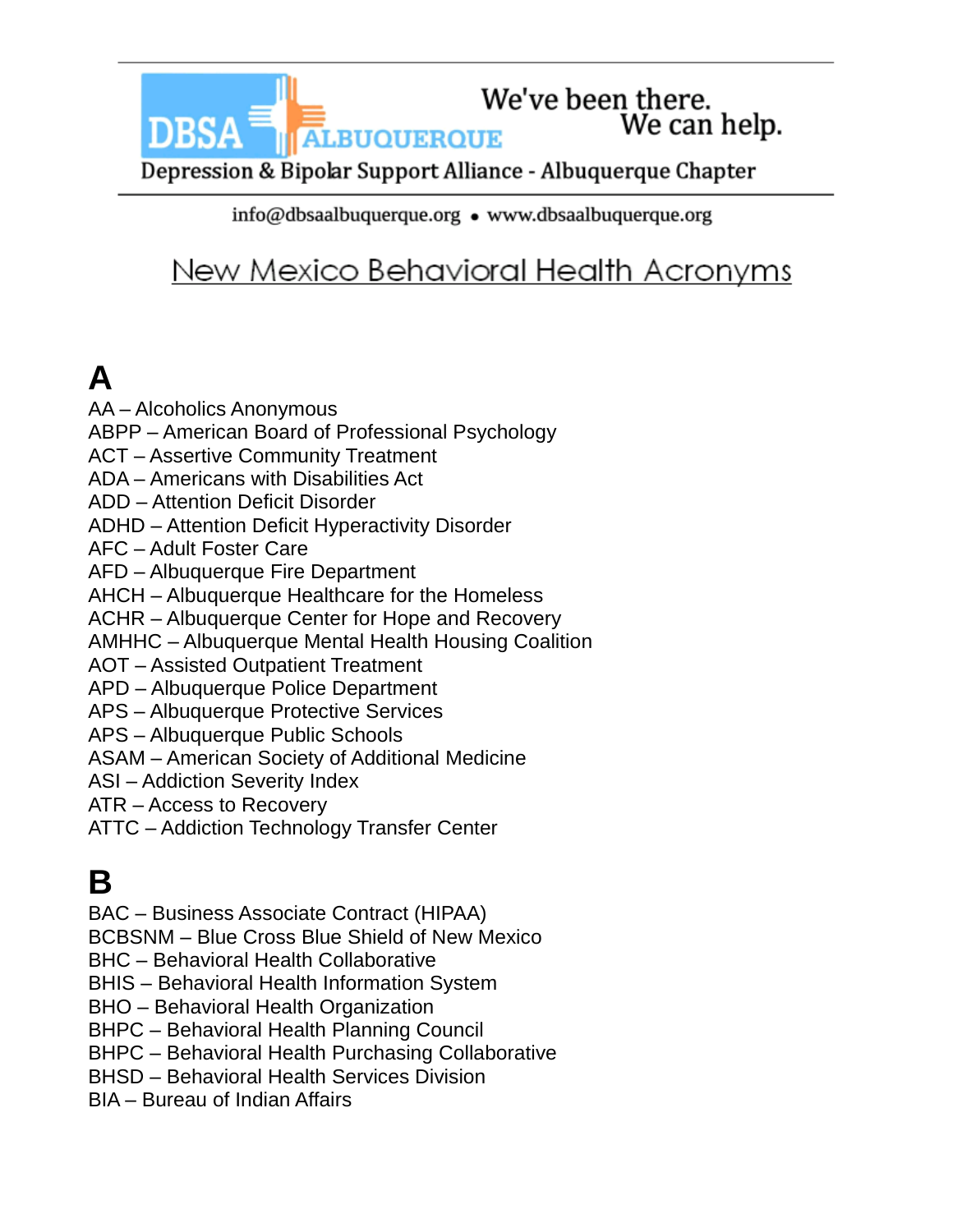## **C**

CBHTR – Consortium for Behavioral Health Training and Research

CBT – Cognitive Behavioral Therapy

CC – Centennial Care

CCS – Creating Community Solutions

CCSS – Comprehensive Community Support Services

CET – Community Engagement Team (HB 222)

CEU – Continuing Education Unit

CFR – Code of Federal Regulations

CHADD – Children and Adults with Attention Deficit/Hyperactivity Disorder

CIT – Crisis Intervention Team (Albuquerque Police Department)

CIT – Crisis Intervention Team (Bernalillo County Sheriff Department)

CMHC – Community Mental Health Center

CMHS – Community Mental Health Services

CMS – Centers for Medicare and Medicaid Services

COBRA – Consolidated Omnibus Reconciliation Act

COD – Co-Occurring Disorder

COPE – Consumer Option Program for Empowerment

COSIG – Co-Occurring State Incentive Grant

CPSW – Certified Peer Support Worker

CPSWT – Certified Peer Support Worker Trainer

CRA – Community Reinforcement Approach and Family Training

CRAFT – Community Reinforcement Approach and Family Training

CSA – Core Service Agency

CSAP – Center for Substance Abuse Prevention

CSAT – Center for Substance Abuse Treatment

CSW – Community Support Worker

### **D**

DASIS – Drug and Alcohol Services Information System

DBSA – Depression and Bipolar Support Alliance

DBT – Dialectical Behavioral Therapy

DD – Developmental Disability

DDPC – Developmental Disabilities Planning Council

DHI – Division of Health Improvement

DOJ – Department of Justice

DSM – Diagnostic and Statistical Manual of Mental Disorders

DVR – Division of Vocational Rehabilitation

DWS – Department of Workforce Solutions

### **E**

EBP – Evidence-Based Practice

EIN – Employer Identification Number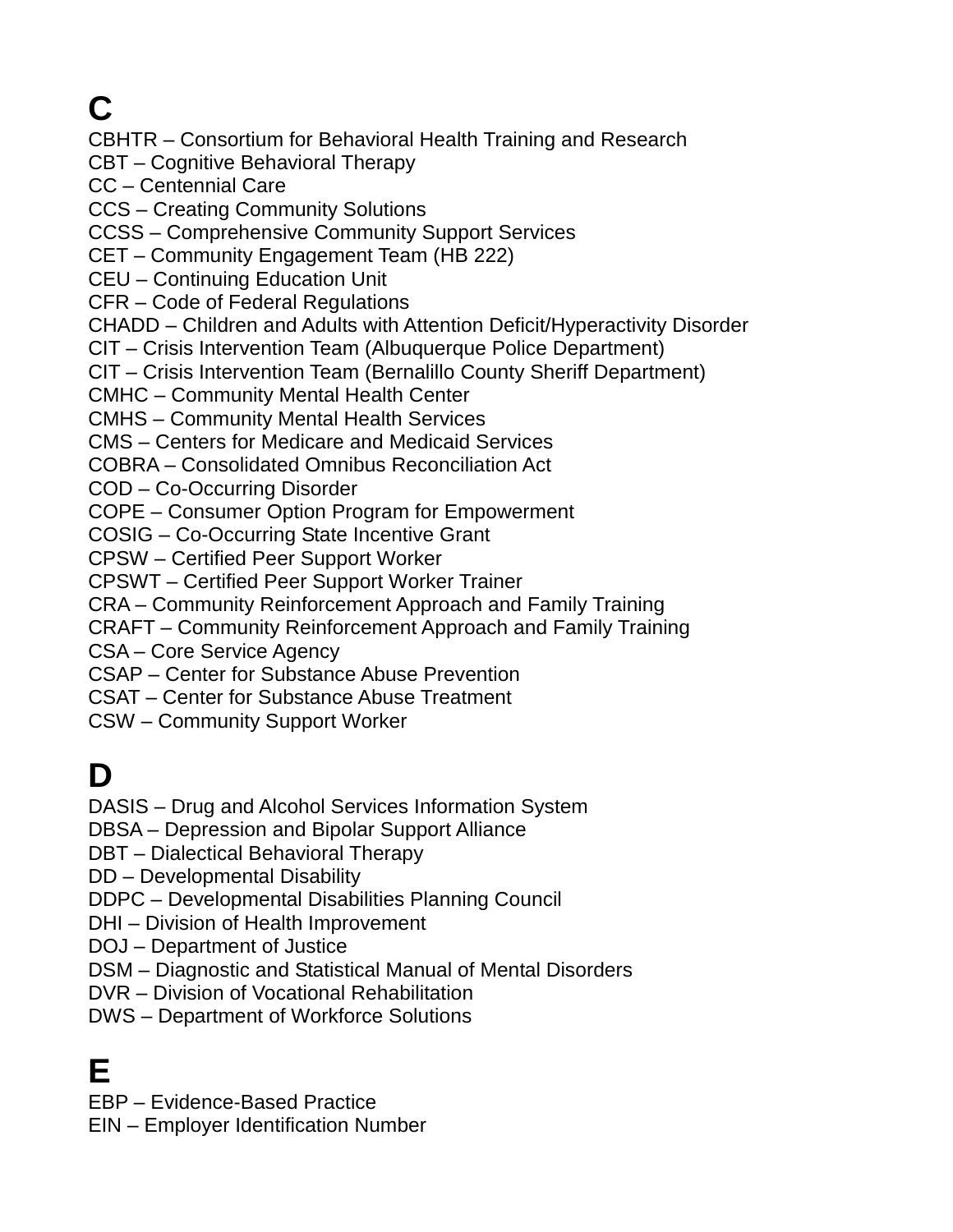EMDR – Eye-Movement Desensitization Reprocessing EOB – Explanation of Benefits

### **F**

FFS – Fee for Services FIC – Forensic Intervention Consortium FPL – Federal Poverty Level FTE – Full Time Employee FY – Fiscal Year

#### **G**

GAF – Global Assessment of Functioning GED – General Education Developmental

#### **H**

HCH – Health Care for the Homeless HIPAA – Health Insurance Portability and Accountability Act HSD – Human Services Department

## **I**

IDEA – Individuals with Disabilities Education Act IDEA – Interface Data Exchange Application IEP – Individualized Education Planning IFN – Interagency Forensic Network IHS – Indian Health Services IOP – Intensive Outpatient Program

ISATS – Inventory of Substance Abuse Treatment Services

#### **J**

JJD – Juvenile Justice Division JPO – Juvenile Probation Officer

#### **L**

LADAC – Licensed Alcohol and Drug Abuse Counselor

LBSW – Licensed Baccalaureate Social Worker

LFN – Local Forensic Network

LIHEAP – Low-Income Home Energy Assistance Program

LISW – Licensed Independent Social Worker

LMFT – Licensed Marriage and Family Therapist

LMHP – Licensed Mental Health Professional

LMSW – Licensed Master Social Worker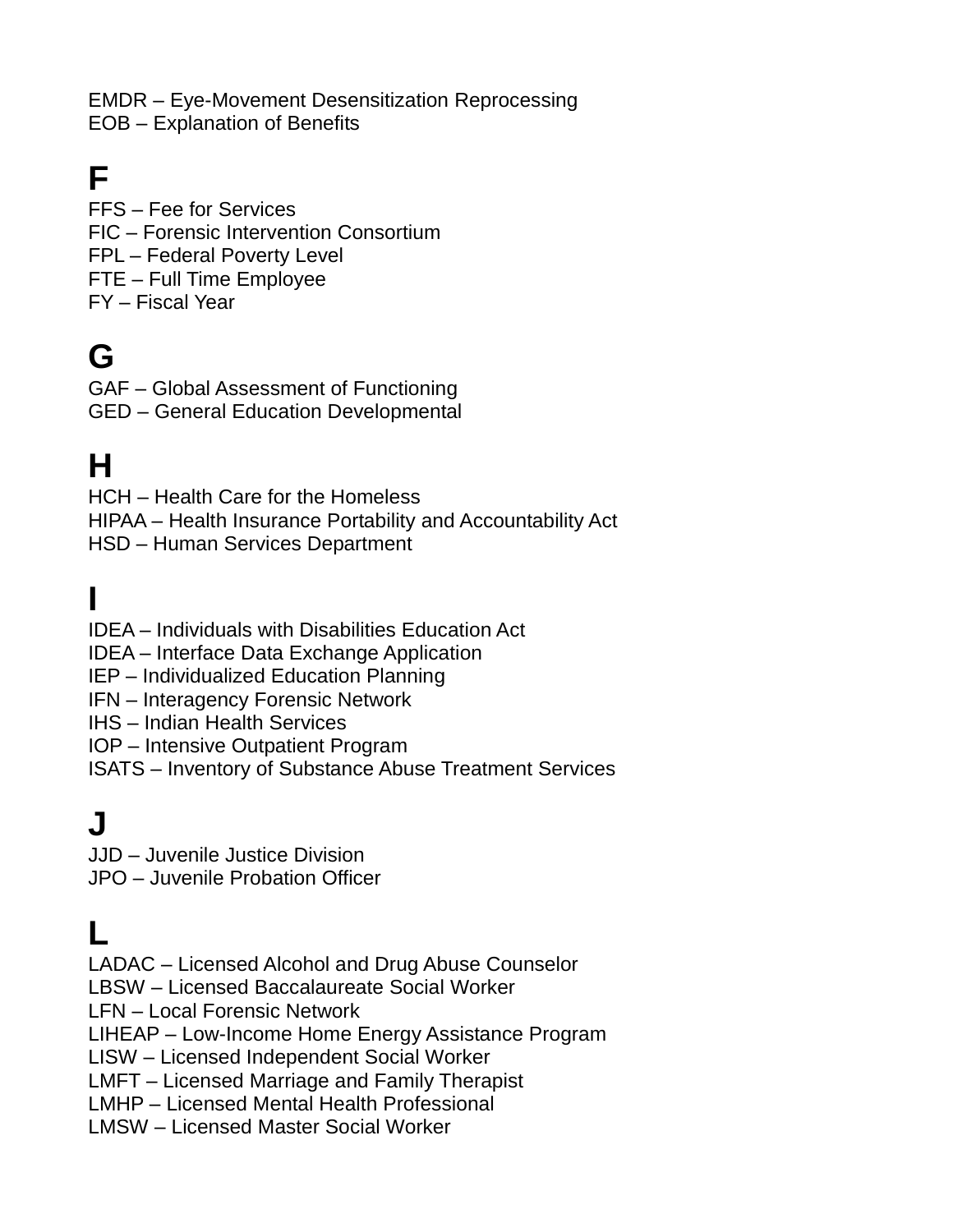LPAT – Licensed Professional Art Therapist

LPC – Licensed Professional Mental Health Counselor

LPCC – Licensed Professional Clinical Mental Health Counselor

LPN – Licensed Practical Nurse

LSAI – Licensed Substance Abuse Intern

### **M**

MAD – Medical Assistance Division

MADD – Mothers Against Drunk Driving

MCJCC – Metropolitan Criminal Justice Coordination Council

MCO – Managed Care Organization

MDC – Metropolitan Detention Center (Bernalillo County)

MFA – Mortgage Finance Authority

MHSIP – Mental Health Statistics Improvement Program

MOA – Memorandum of Agreement

MOU – Memorandum of Understanding

MRN – Medical Record Number

MST – Multi-Systemic Therapy

### **N**

NA – Narcotics Anonymous

NAMI – National Alliance on Mental Healthcare

NARMH – National Association of Rural Mental Healthcare

NASMHPD – National Association of State Mental Health Program Directors

NIDA – National Institute on Drug Abuse

NIMH – National Institute of Mental Health

NMBMI – New Mexico Behavioral Health Institute

NMCBBHP – New Mexico Credentialing Board for Behavioral Health Professionals

NMCBCDP – New Mexico Credentialing Board for Chemical Dependency Professionals

NSSATSS – National Survey of Substance Abuse Treatment Services

### **O**

OBOT – Office-Based Opioid Treatment

OCA – Office of Consumer Affairs

OHCA – Organized Health Care Arrangement (HIPAA)

ORT – Opioid Replacement Therapy

OSAP – Office of Substance Abuse Prevenention

### **P**

PACT – Program of Assertive Community Treatment

PAD – Psychiatric Advanced Directive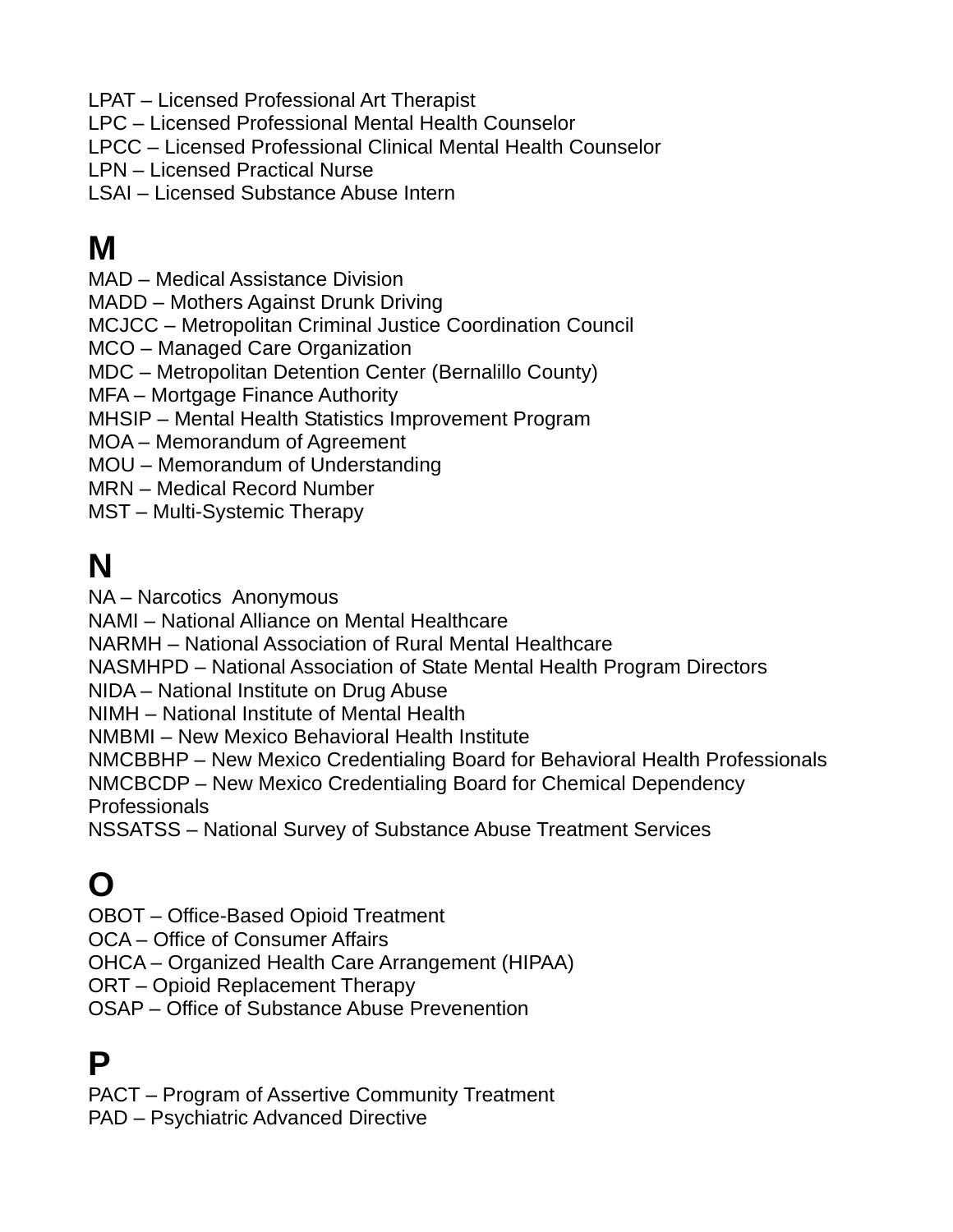- PAT Peer Action Team
- PATH Projects for Assistance in Transition from Homelessness
- PBE Practice-Based Evidence
- PCP Primary Care Provider/Physician
- PEBCAK Problem Exists Between Chair and Keyboard
- PHI Protected Health Information
- PMRI Patient Medical Record Information
- PMS Presbyterian Medical Services
- PPO Preferred Provider Organization
- PSR Psychosocial Rehabilitation
- PSU Psychiatric Services Unit
- PTSD Post Traumatic Stress Disorders
- PVA Paralyzed Veterans of American

### **Q**

QI – Quality Improvement

QM – Quality Management

### **R**

RFI – Request for Information

- RFP Request for Proposal
- ROI Release of Information
- RTC Residential Treatment Center

## **S**

SA – Substance Abuse

SAMSHA – Substance Abuse and Mental Health Services Administration

SAP – Substance Abuse Prevention

SAPT – Substance Abuse Prevention and Treatment

- SBIRT Screening, Brief Intervention, Referral and Treatment
- SDMI Serious/Severe Disabling Mental Illness
- SED Serious Emotional Disturbance
- SED Severe Emotional Disorder
- SMI Serious/Severe Mental Illness
- SSA Single State Agency
- SSA Single State Authority
- SSA Social Security Administration
- SSAA State Substance Abuse Authority
- SSDI Social Security Disability Insurance
- SSI Supplemental Security Income
- SSN Social Security Number